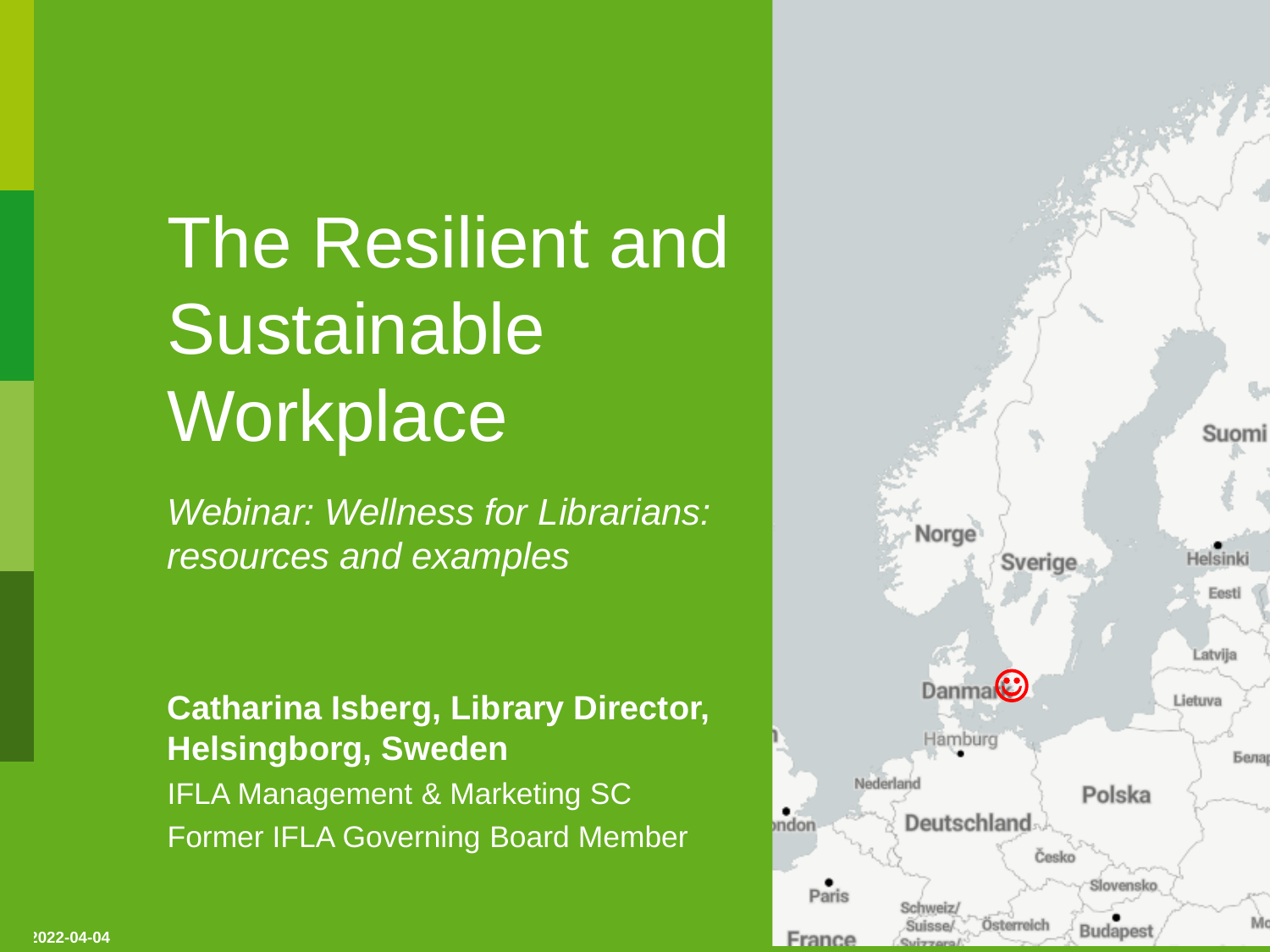#### **Project "The sustainable/resilient workplace"**

Goal:

**2022-04-04**

- A more sustainable and resilient library organization as well as a better working environment and a higher level of well-being for staff.
- Generate new scientific knowledge for the library community, nationally as well as internationally.

#### **A collaboration with Magnus Lindén, Institution of Psychology, University of Lund**

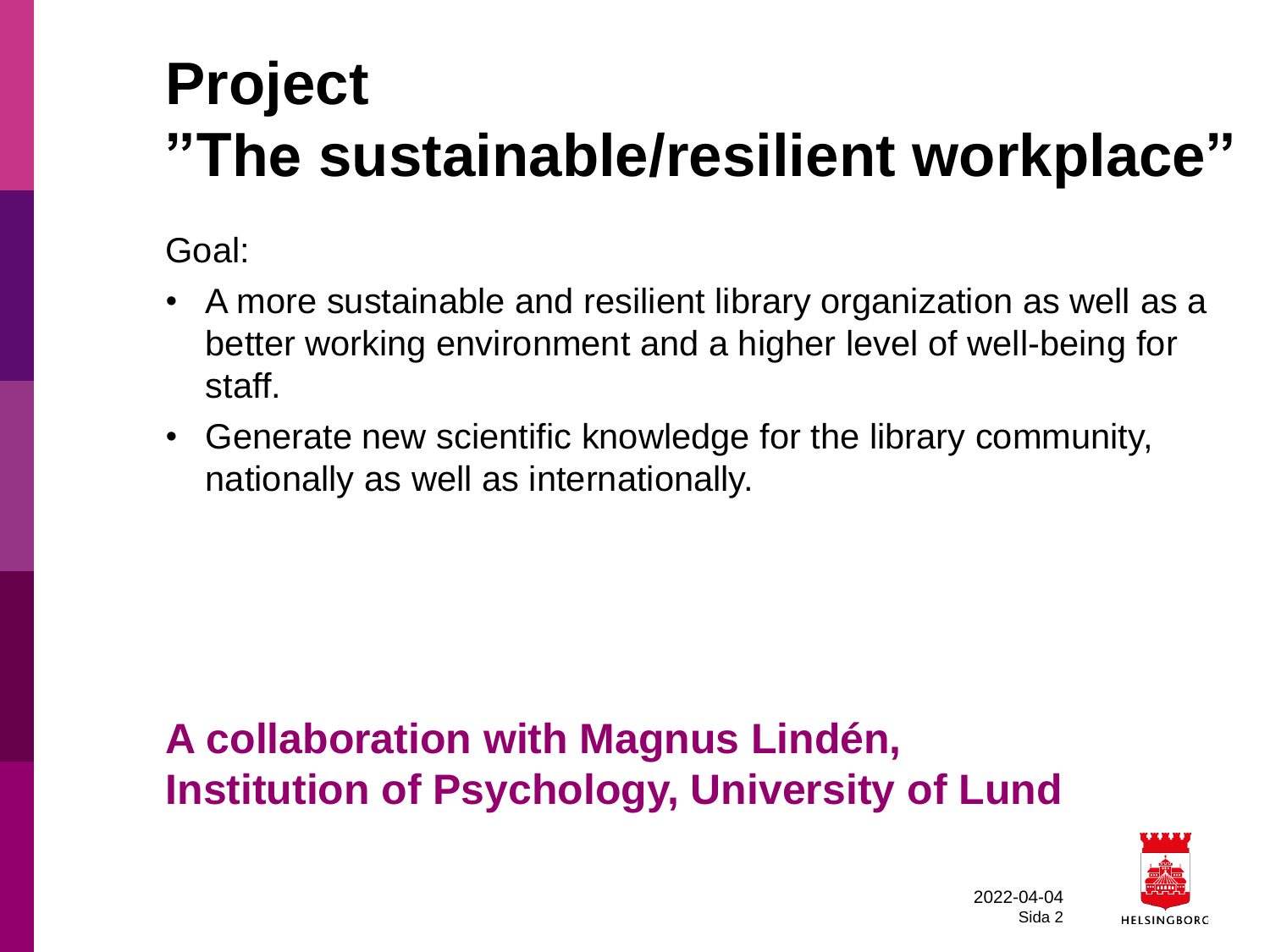#### **Workshop 1: Trust at the workplace**

A high level of trust among employees is linked to a number of positive outcomes, including

- better work performance,
- better ability to handle challenging and stressful situations
- higher job satisfaction

**2022-04-04**

• greater commitment in the workplace



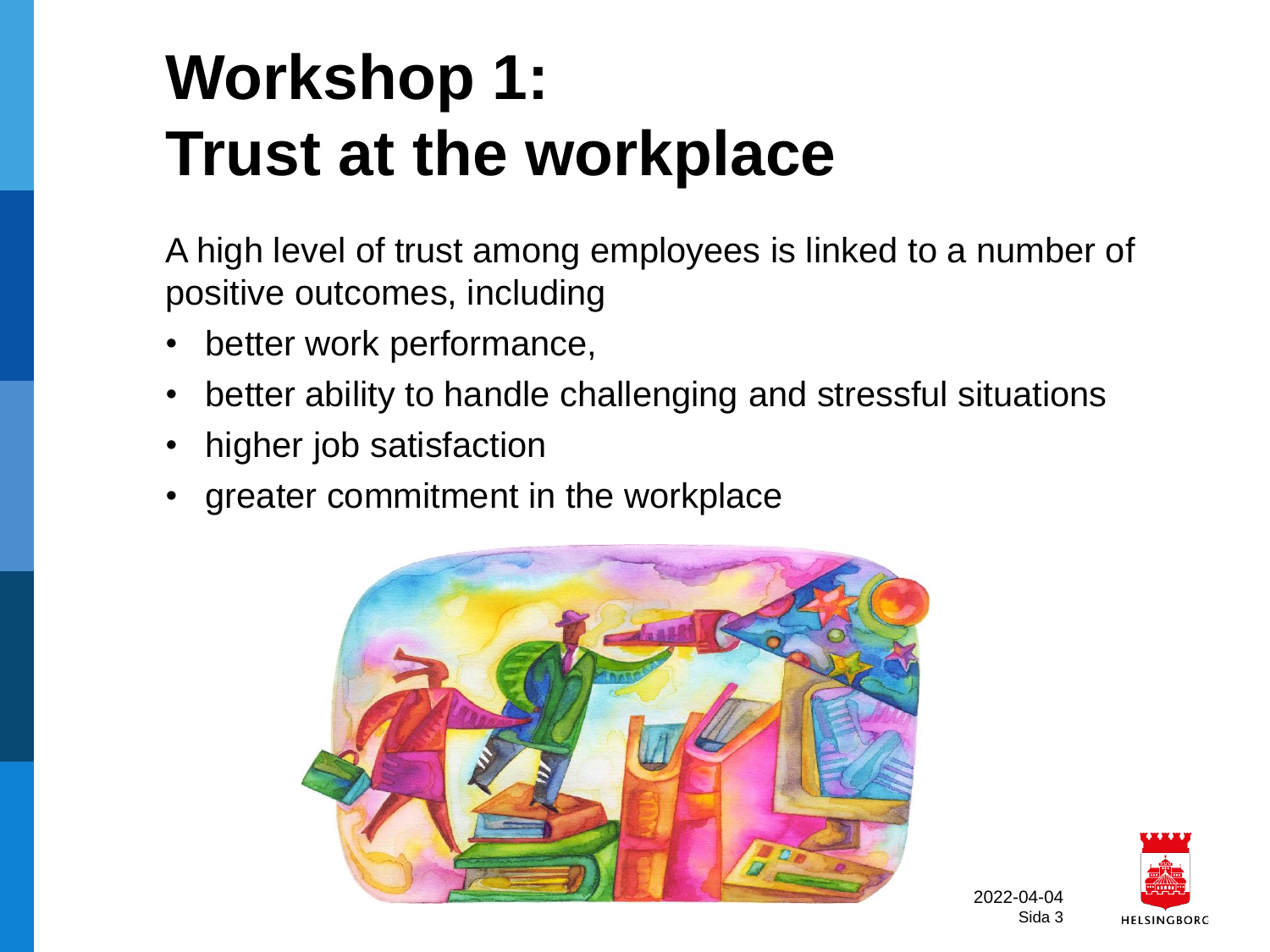#### **Trust at the workplace**

Dimensions:

**2022-04-04**

- Ability knowledge
- Willingness want to help and care
- Integrity fair, wordy and consistent



Source: Research study 2021, Lund University



2022-04-04 Sida 4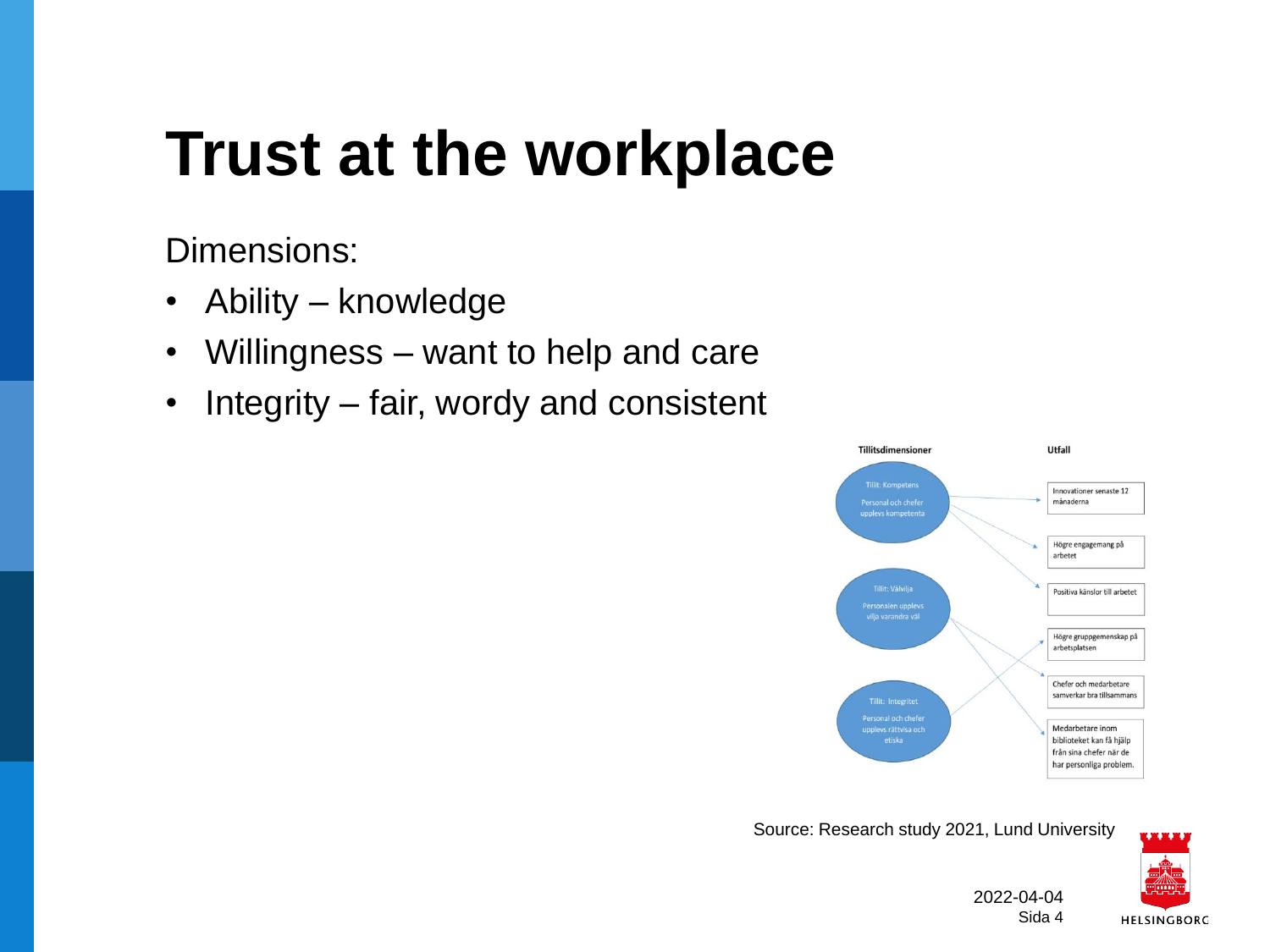### **Feedback**

**Seminar Weekly feedback exercise**

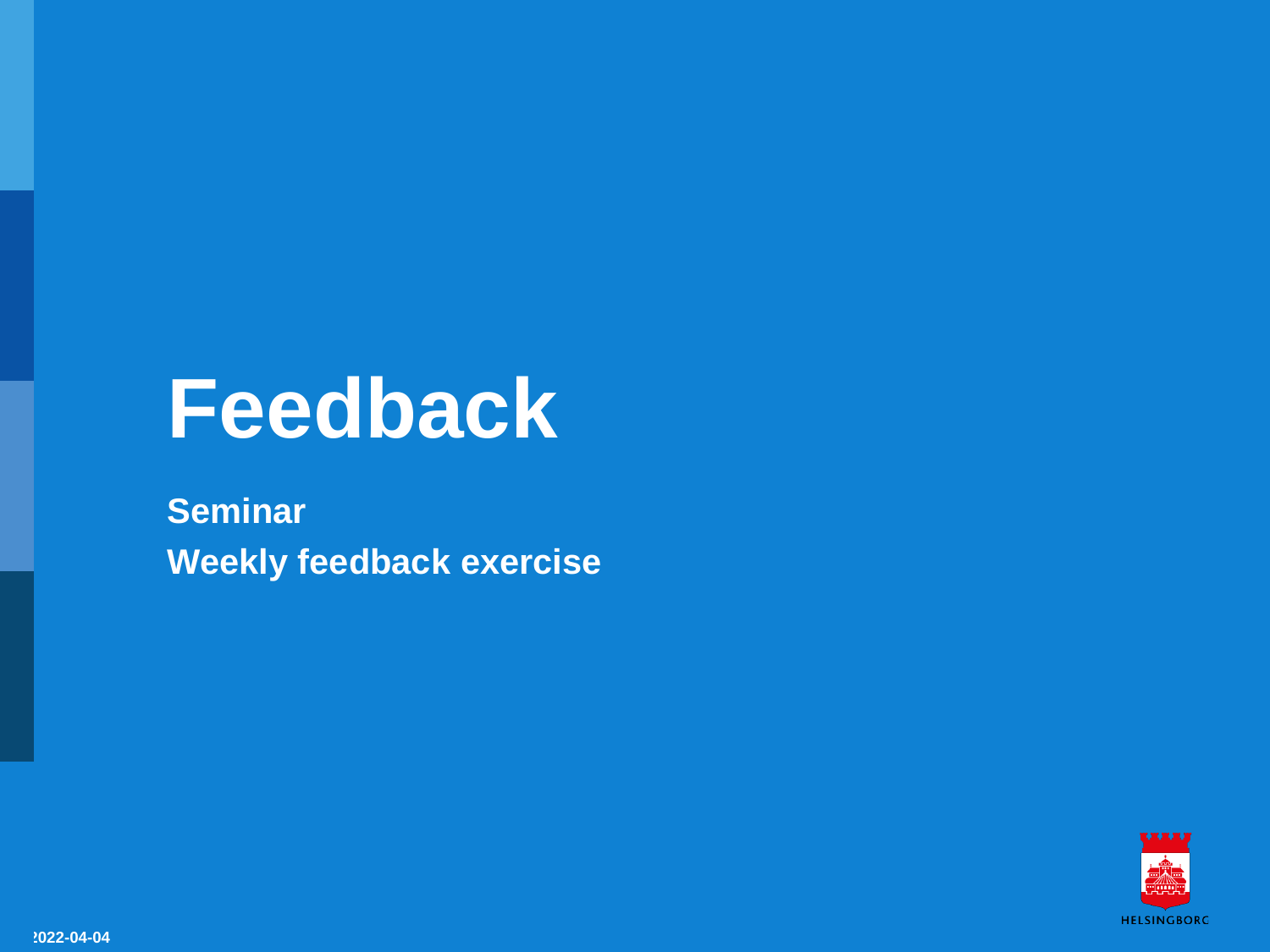#### **Workshop 2: Deal with uncertainty**

A feeling of uncertainty in the workplace is usually linked to employees:

- feeling lower control over work situation
- poorer adjustment
- lower level of trust

**2022-04-04**

• higher stress and anxiety

Factors which have been present in various ways in most workplaces during the pandemic.

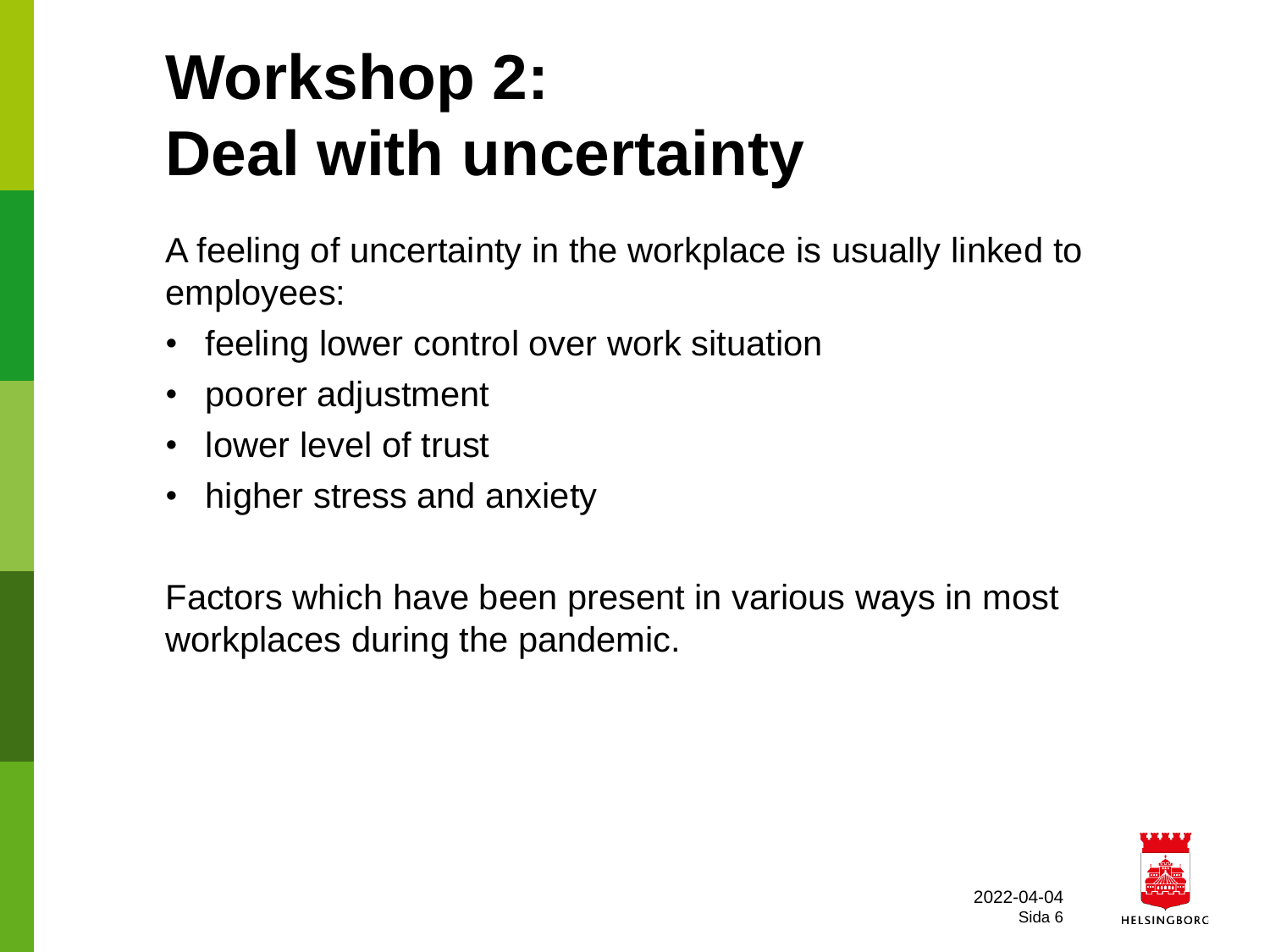#### **Deal with uncertainty**

All employees – become "experts" in managing uncertainty and risks.

From a resilience perspective – the organization strive to be proactive rather than reactive when it comes to dealing with uncertainty.

This goal can be achieved

- by strengthening employees' personal ability to handle uncertainty
- have a flexible and healthy work structure





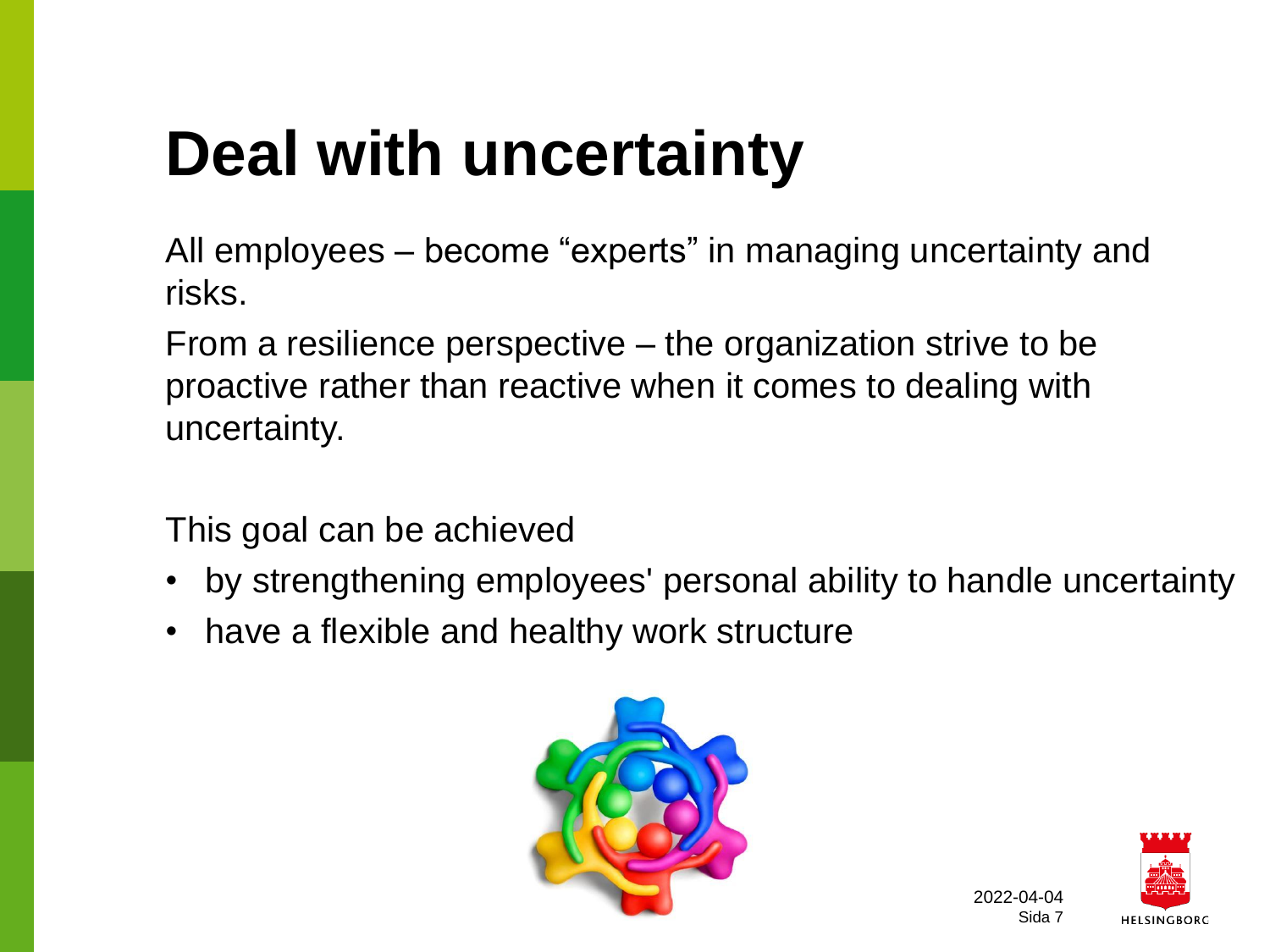#### **Reduce uncertainty – result…**

Management:

- Continuous information situation and measurements
- Employees involvement in decisions
- Clear routines as well as space for creativity
- Measurements taken created a feeling of security



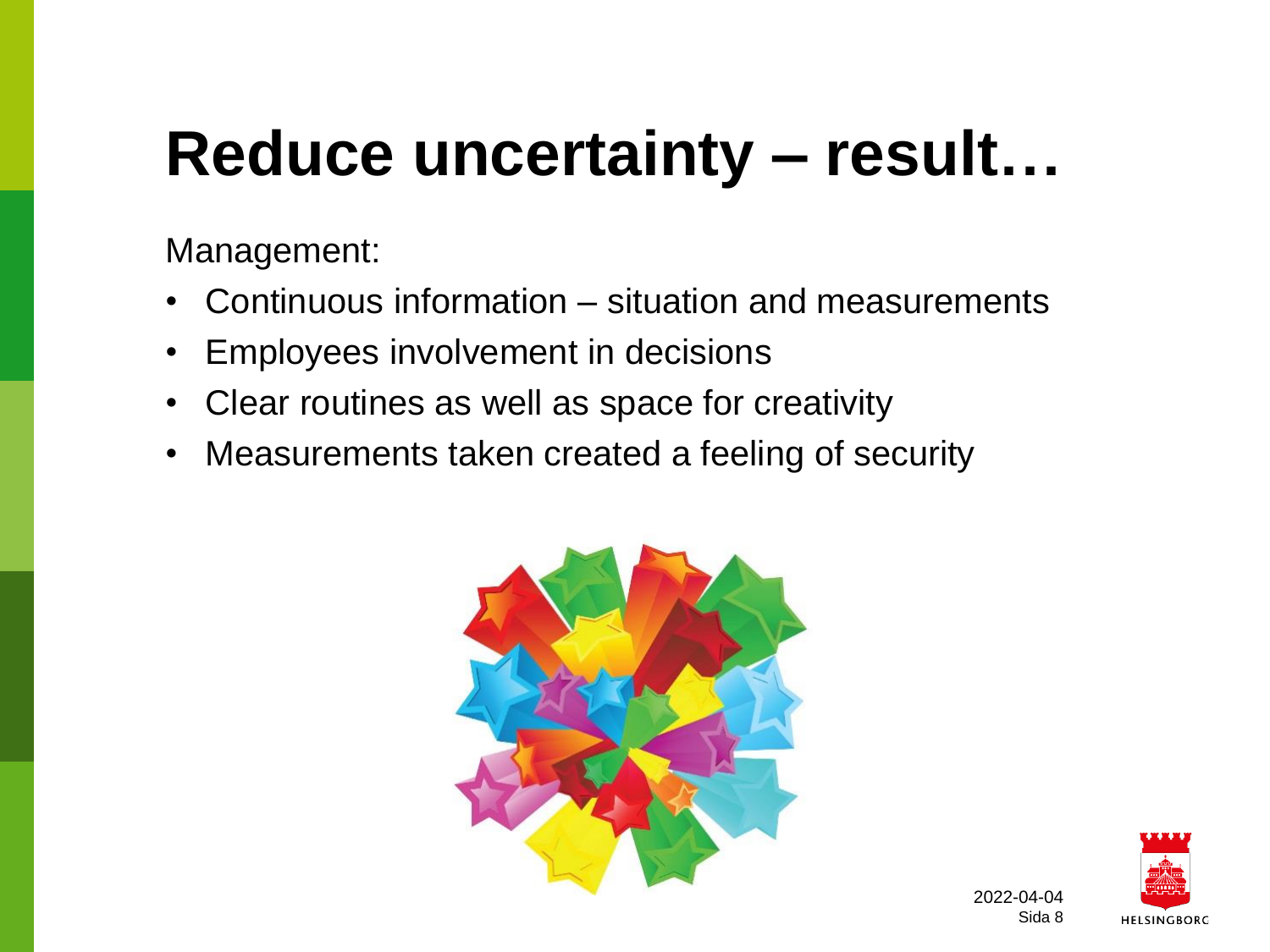#### **…reduce uncertainty - result**

Employees got a more resilient view of themselves:

- learned to be positive about change and have confidence in their own abilities and in management
- gained an increased insight that they are capable of adapting to new circumstances
- greater focus on the importance of highlighting what is positive about colleagues
- and the important work for democracy that the staff at the library performs



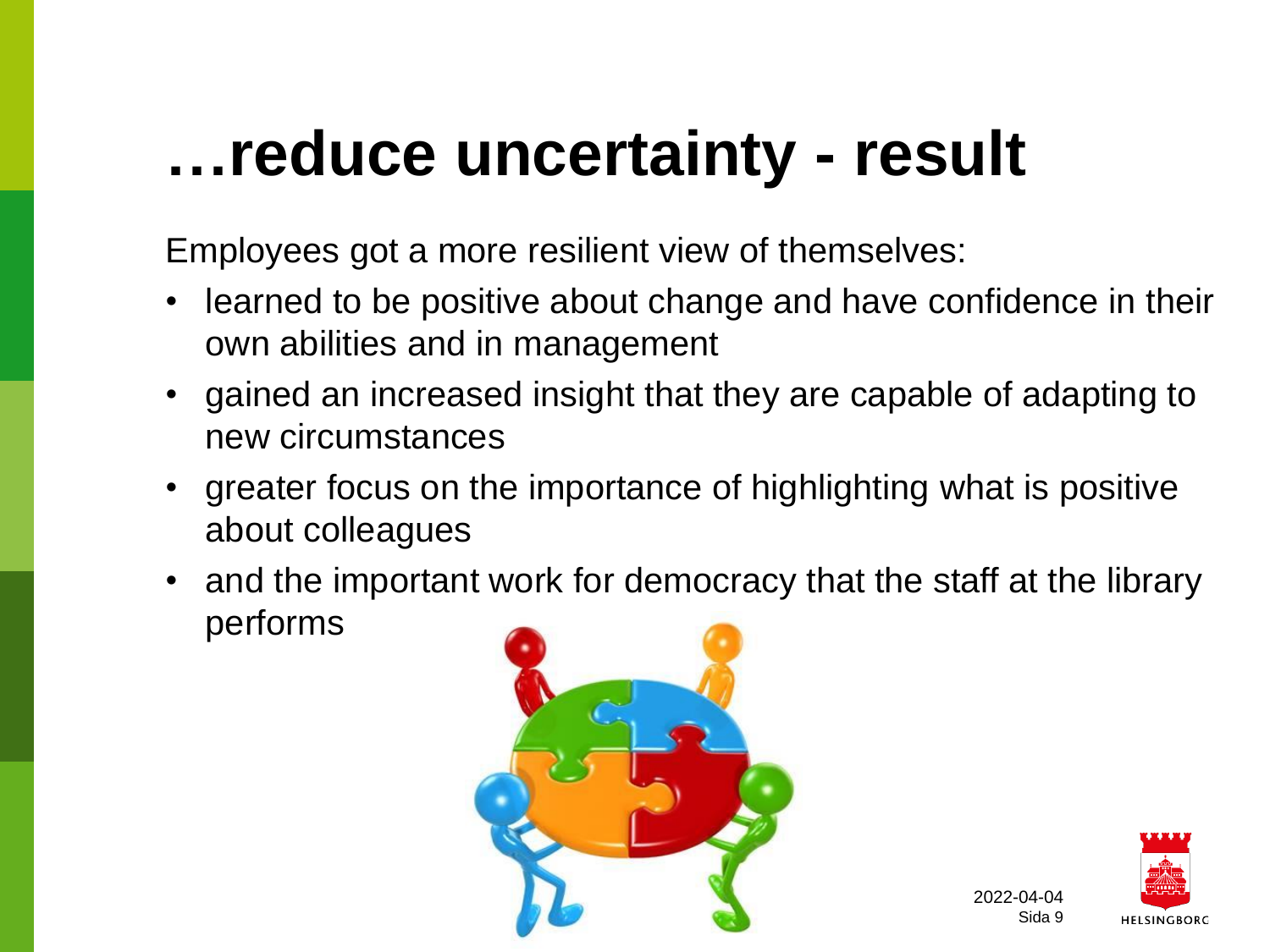### **Workshop 3 and 4**

**Our identity & Our strenghts**

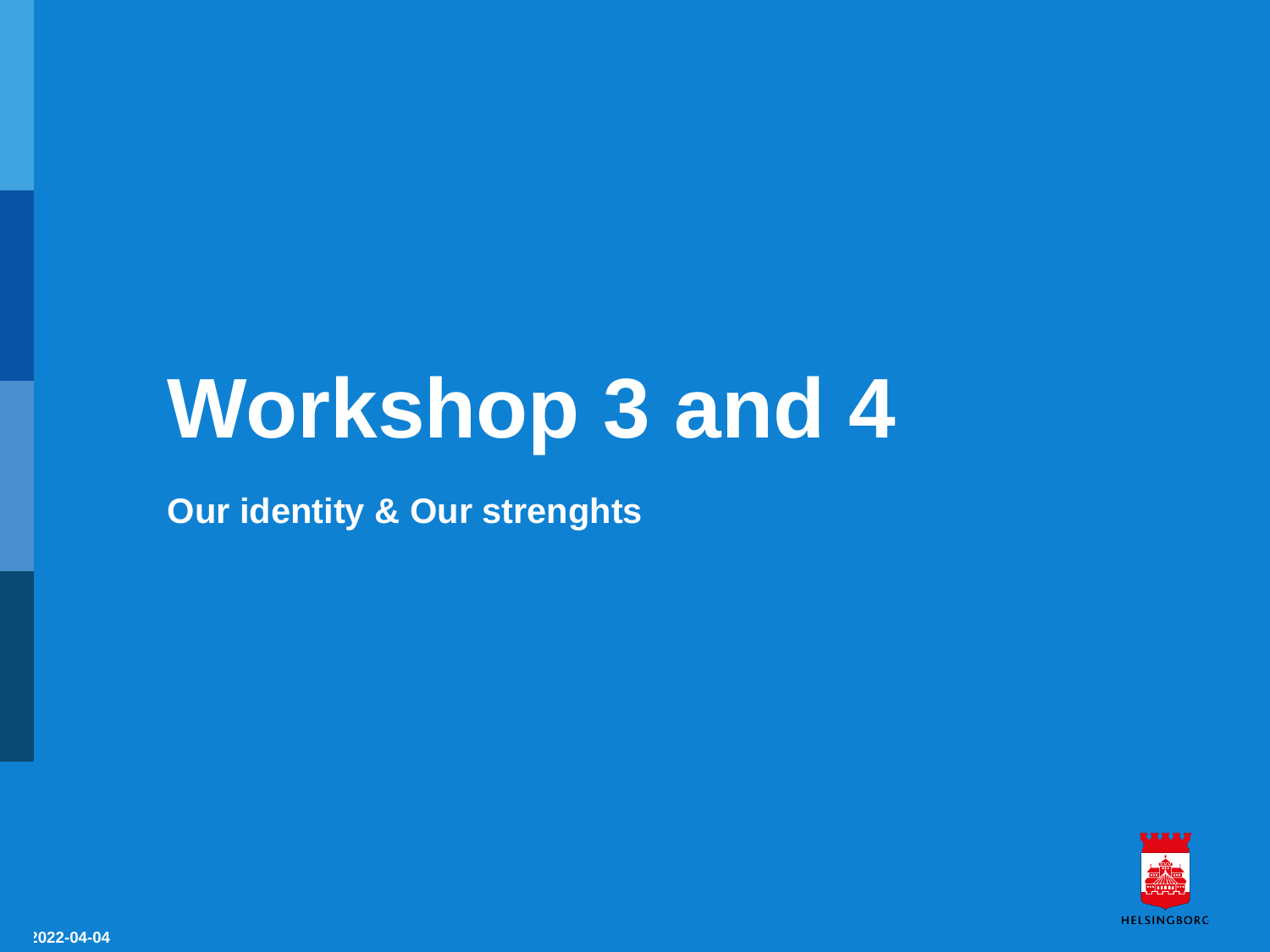## **… and continous work in the daily business**